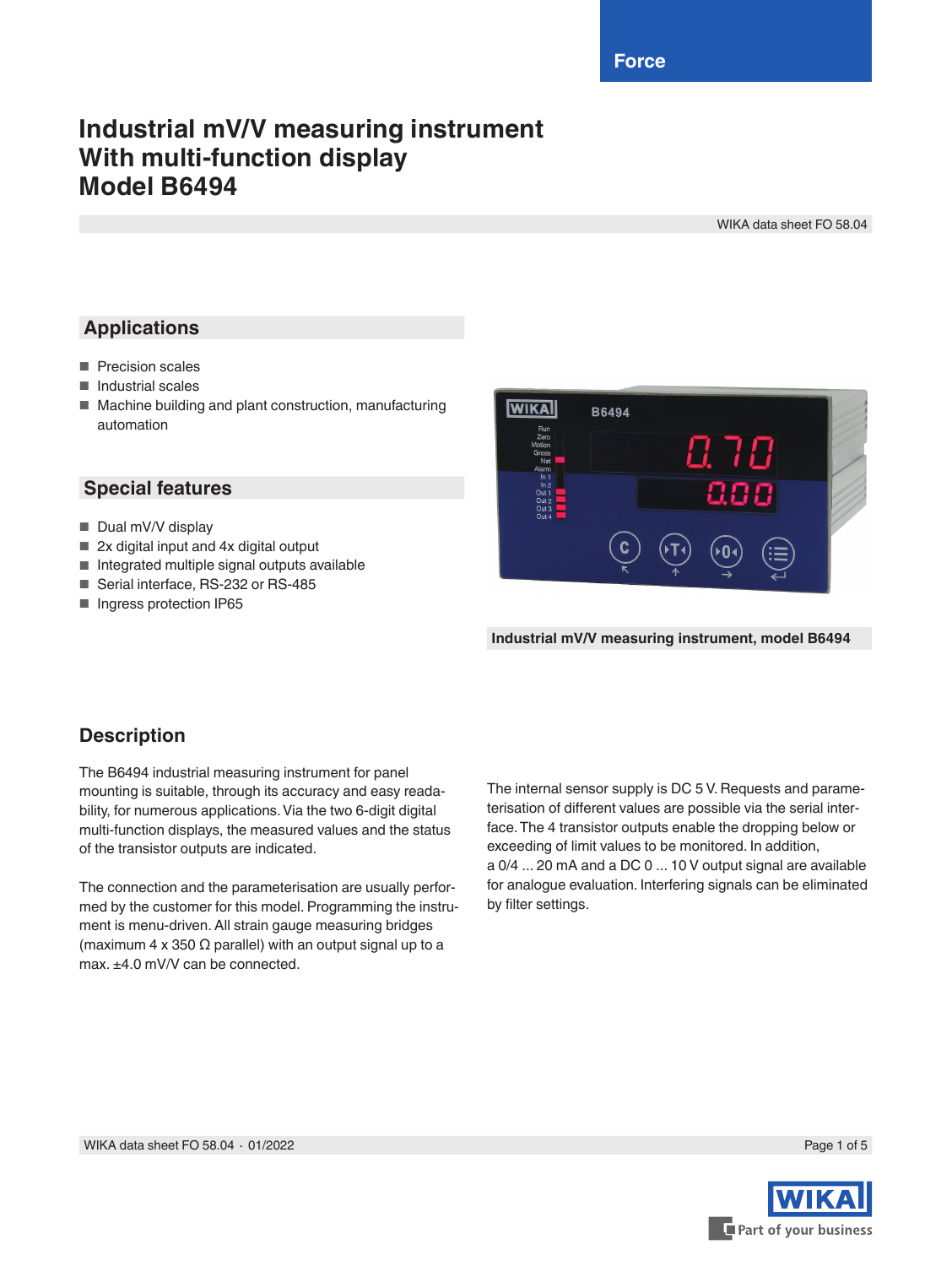## **Specifications**

| Model B6494                           |                                                                                                                                                             |                                                        |
|---------------------------------------|-------------------------------------------------------------------------------------------------------------------------------------------------------------|--------------------------------------------------------|
| Input signal                          | $4 \times 350 \Omega$ sensor 4- or 6-wire                                                                                                                   |                                                        |
| Sensitivity                           | $039$ mV                                                                                                                                                    |                                                        |
| <b>Display</b>                        | 6-digit and 2-line display, readable in sunlight, 10 or 13 mm high respectively<br>Output max. -99,999 to +999,999 digits<br>Refresh rate 1 to 20 updates/s |                                                        |
| <b>Sensor supply</b>                  | DC <sub>5</sub> V                                                                                                                                           |                                                        |
| Accuracy                              | Display value: 0.005 %<br>Analogue output: 0.005 %                                                                                                          |                                                        |
| Linearisation                         | Number of linearisation steps: Selectable from 2 to 16<br>Scale range: -99,999 to 999,999<br>Decimal point: 0 to 0.0000                                     |                                                        |
| Rated temperature range               | 1828 °C                                                                                                                                                     |                                                        |
| Service temperature $B_{T,G}$         | $-10+40$ °C                                                                                                                                                 |                                                        |
| Storage temperature range             | $-40+60$ °C                                                                                                                                                 |                                                        |
| Analogue output                       | $020$ mA and DC $010V$                                                                                                                                      |                                                        |
| Serial interface                      | <b>RS-232</b><br>Parameterisable baud rate 600  57,600                                                                                                      | <b>RS-485</b><br>Parameterisable baud rate 600  57,600 |
| <b>Digital output</b>                 | 4 transistor outputs                                                                                                                                        |                                                        |
| <b>Digital input</b>                  | 2 programmable user inputs<br>Maximum voltage: DC 24 V<br>Settling time: 20 ms                                                                              |                                                        |
| <b>Resolution</b>                     | 16-bit A/D converter                                                                                                                                        |                                                        |
| <b>Sampling rate</b>                  | 120 Hz / 240 Hz / 480 Hz / 960 Hz                                                                                                                           |                                                        |
| <b>Supply voltage</b>                 | DC 12  36 V, 6 W                                                                                                                                            |                                                        |
| <b>Response time</b>                  | $≤10$ ms                                                                                                                                                    |                                                        |
| Ingress protection (per IEC/EN 60529) | <b>IP65</b>                                                                                                                                                 |                                                        |
| Interference emission                 | CISPR 11 class A                                                                                                                                            |                                                        |
| <b>Immunity</b>                       | EN 61326-1 immunity for industrial areas                                                                                                                    |                                                        |
| <b>Common-mode rejection (CMR)</b>    | > 100 dB, DC to 120 Hz                                                                                                                                      |                                                        |
| <b>Relative humidity</b>              | Max. 85 % r. h., non-condensing                                                                                                                             |                                                        |
| Weight                                | $0.44$ kg                                                                                                                                                   |                                                        |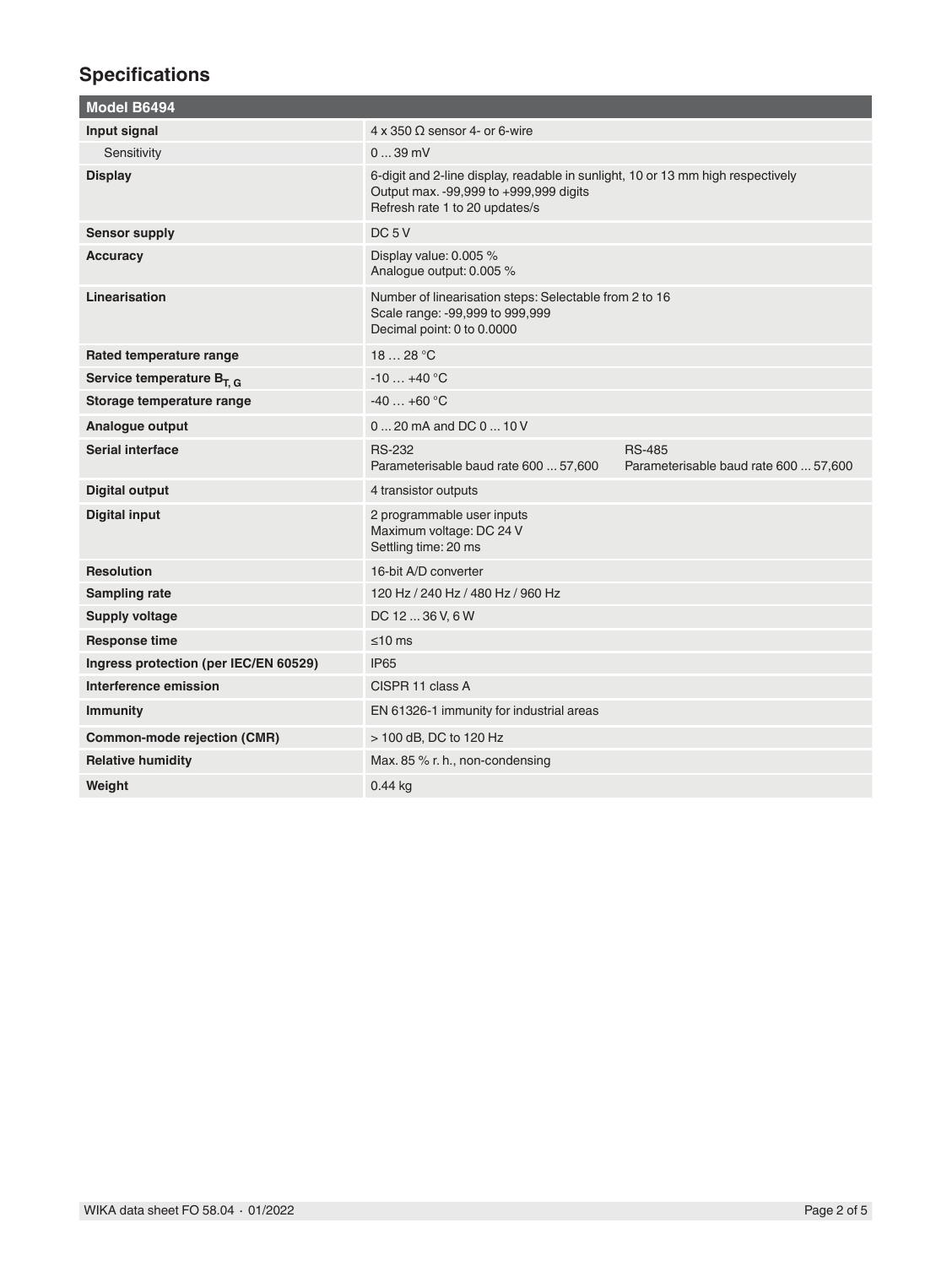## **Dimensions in mm**



## **Operation**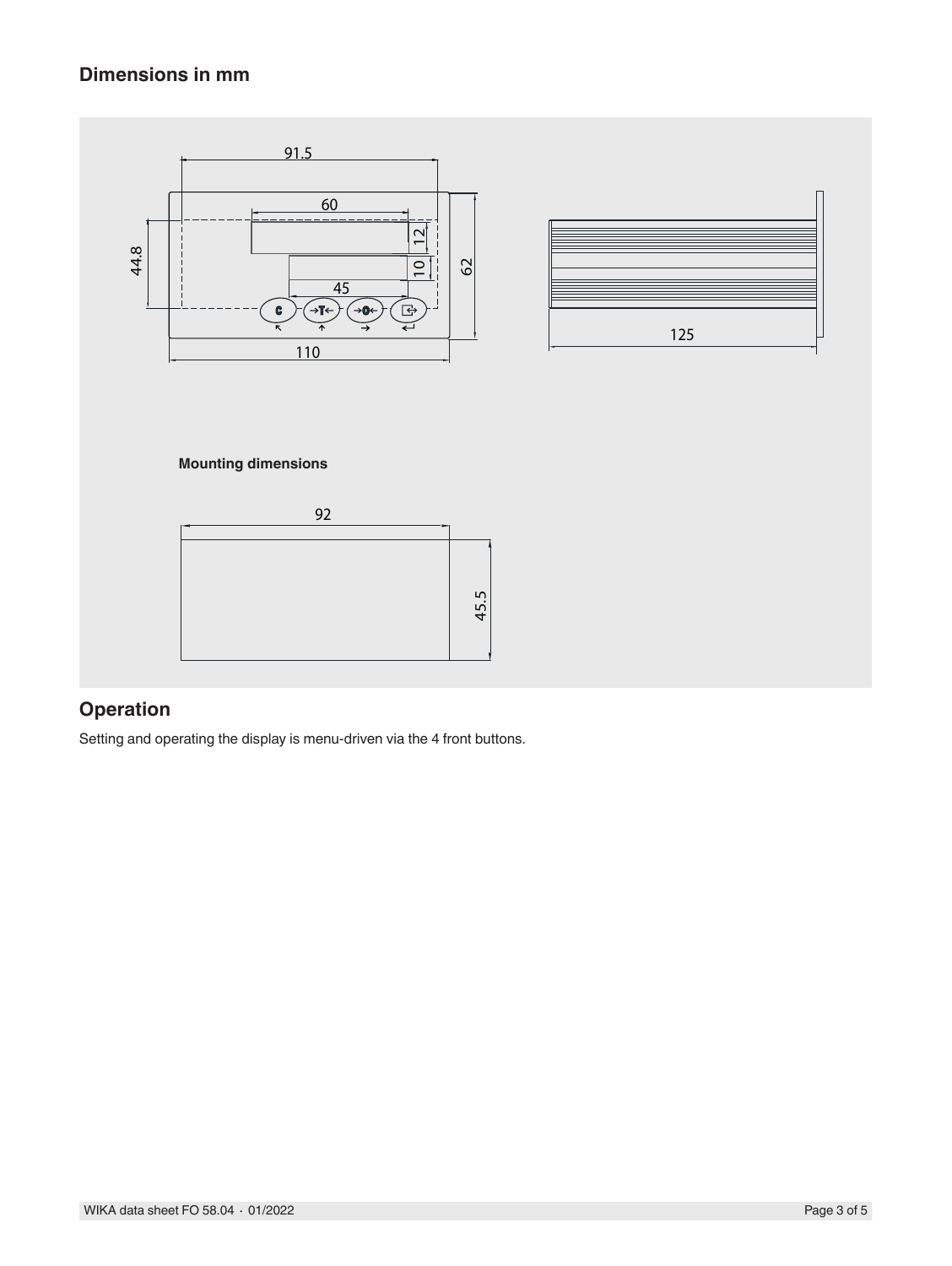### **LED meaning**

| <b>Display</b>   | <b>Description</b>           |
|------------------|------------------------------|
| <b>RUN</b>       | Instrument is in operation   |
| <b>ZERO</b>      | Weighing value is zero       |
| <b>MOTION</b>    | Dynamic weighing process     |
| <b>GROSS</b>     | Total weight (gross weight)  |
| <b>NET</b>       | Net weight                   |
| <b>ALARM</b>     | Alarm signal (Error display) |
| IN <sub>1</sub>  | Digital input 1              |
| IN2              | Digital input 2              |
| OUT <sub>1</sub> | Digital output 1             |
| OUT <sub>2</sub> | Digital output 2             |
| OUT <sub>3</sub> | Digital output 3             |
| OUT4             | Digital output 4             |

# **Pin assignment**



| <b>Sensor cabling</b> |                |                 |
|-----------------------|----------------|-----------------|
| Terminal              | <b>Meaning</b> |                 |
|                       | $+EXC$         | Sensor supply + |
| $\overline{2}$        | $+SIG$         | Output signal + |
| 3                     | GND (SHLD)     | Shield          |
| 4                     | -SIG           | Output signal - |
| 5                     | -EXC           | Sensor supply - |